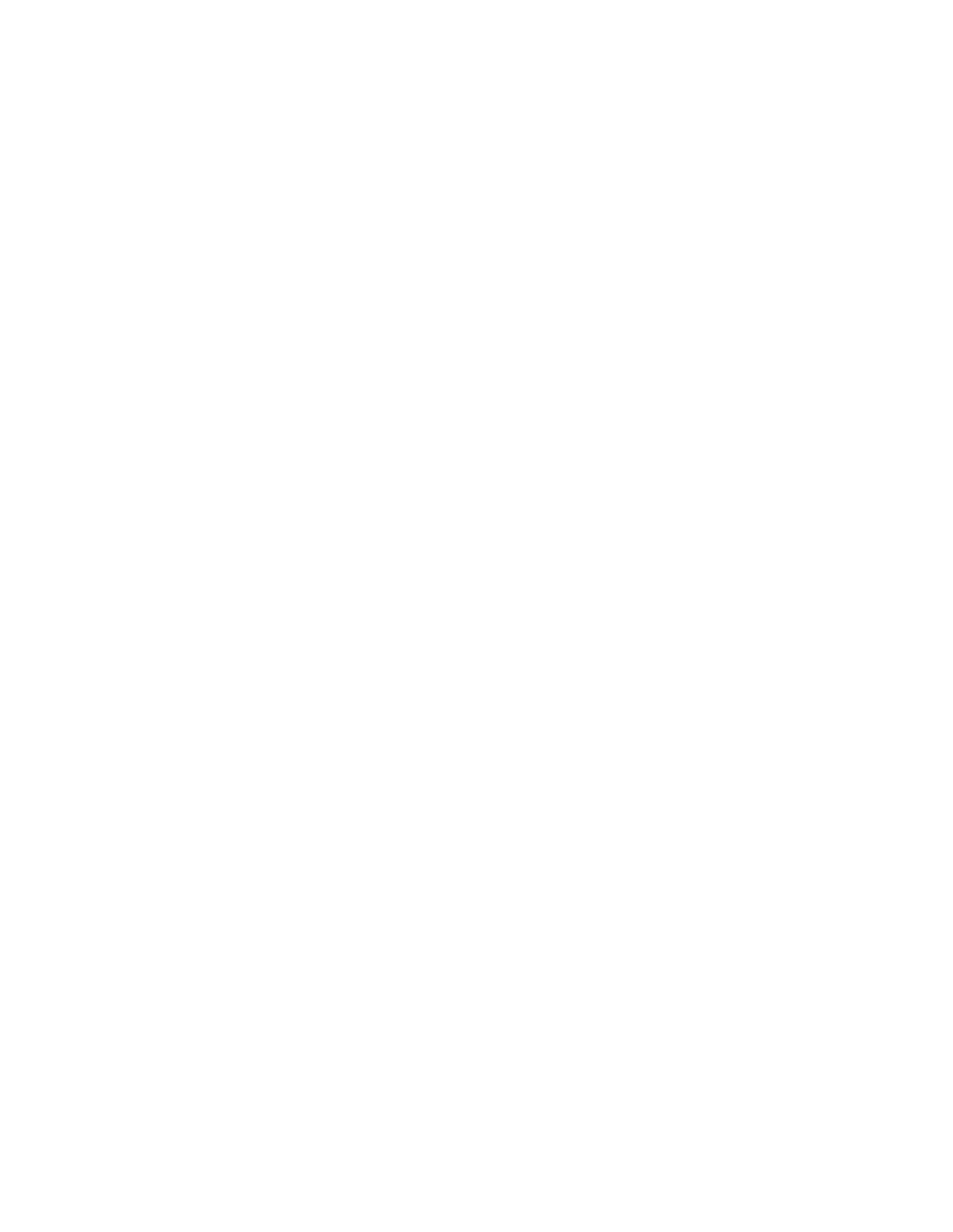**BURKE**, Justice.

[¶1] The district court denied a petition by the Wyoming Department of Family Services to terminate Father's parental rights. DFS appeals that decision. We will affirm.

## *ISSUES*

- [¶2] The Department states two issues for our review:
	- 1. Whether the State of Wyoming, Department of Family Services, presented clear and convincing evidence to show reasonable efforts were made to rehabilitate the family, and such efforts were unsuccessful or refused by the Father, and the children's health and safety would be jeopardized by return to the Father, including the mental health of the minor children.
	- 2. Whether the State of Wyoming, Department of Family Services, presented clear and convincing evidence to show that the Father was unfit to have the care and custody of the minor children.

[¶3] As an additional issue, Father asks us to consider whether the case has become moot.

# *FACTS*

[¶4] In early 2005, DFS received reports of a family living in an extremely dirty home, and of a child from that home with significant and ongoing dental problems. In response to the reports, the social worker visited the home, accompanied by a detective from the local police department. Father and Mother lived in the home with their five children, ranging in age from approximately nine and a half years to six months. The home was "in somewhat disarray," with food and dirt on the kitchen floor, debris and toys scattered throughout the house, and dirty bathroom fixtures. Safety concerns included broken and missing light switch covers, and a toilet and bathtub that needed repair. The social worker described the children as dirty and "unkept," but said that they appeared happy and relatively healthy, except for the one child with dental problems.

[¶5] On several occasions over the next two months, the DFS social worker counseled Mother on various community services available to her. The social worker met with Father only occasionally because of his work. The social worker observed no positive changes in the family's situation. She also became increasingly concerned about the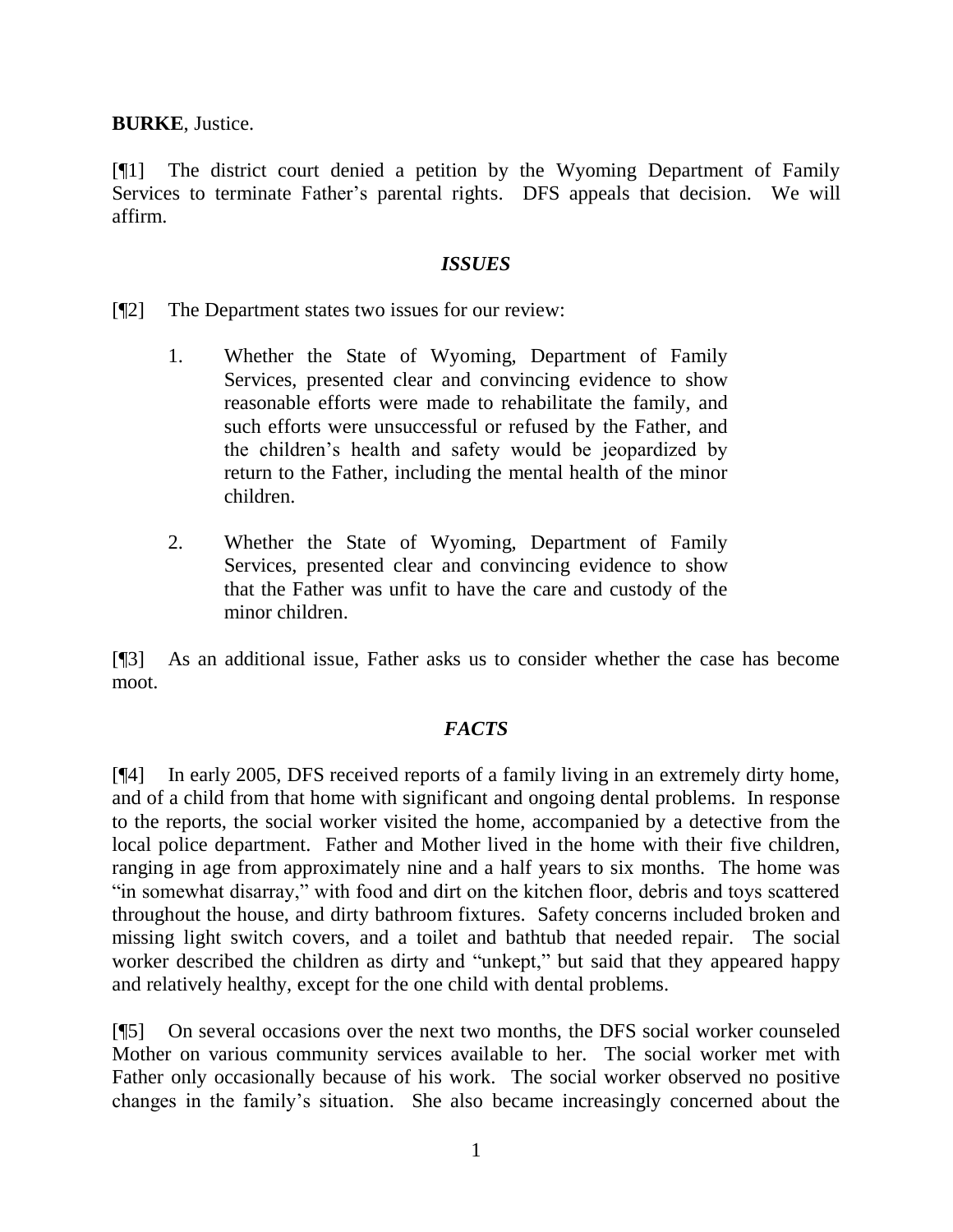children's behavioral problems at school, about them not having proper clothing for cold weather, and about the family not having enough food in the home.

[¶6] In May of 2005, DFS filed charges of child neglect against Father and Mother. After an initial hearing before the juvenile court, the children were taken into custody by DFS and placed in foster care. In July of 2005, Father and Mother admitted to the allegations of neglect and, pursuant to court order, the children remained in the custody of DFS.

[¶7] In April of 2007, nearly two years after taking custody of the children, DFS filed a petition to terminate Father's parental rights. Because pertinent details will be reviewed in the discussion below, we provide here only an overview of that two year period. During the summer of 2005, a DFS case worker began working with Father and Mother with the goal of reuniting the family. Father and Mother decided to separate, however, and moved out of the home into smaller, separate places. Neither had enough room to take back all five children or the financial resources to support them all, so the DFS case worker considered a plan for three of the children to be returned to Mother and two to Father. That plan was short-lived because, at some time not specified in the record, Mother left the State of Wyoming. She had only minimal contact with the children and DFS after that, and her parental rights were eventually terminated. Mother did not appeal, and her parental rights are not at issue.

[¶8] Father's case was handled by a series of case workers, five in total, some lasting only a few months. Testimony at trial suggests that Father got along much better with some of the case workers than he did with others, and that his hopes for reuniting his family waxed and waned accordingly. A major source of friction between Father and the case workers was his continuing use of marijuana. At the request of DFS, Father submitted to a significant number of urinalysis tests, and all or nearly all of them were positive for marijuana. Father was cited twice for criminal contempt by the juvenile court. Both instances related to his use of marijuana. DFS refused to allow Father visitation with his children if his urinalysis results were positive, and as a result, Father had no contact with the children for substantial periods of time. In addition, Father's efforts to comply with other requirements established by DFS were sporadic at best. He attended only the first of fifteen required parenting classes. He did not obtain a mental health evaluation. He obtained a substance abuse evaluation, but did not participate in any of the required rehabilitation treatments.

[¶9] In January of 2009, the district court held a three-day bench trial on the petition to terminate Father's parental rights. At that time, the children remained in foster care, and DFS had developed plans to place them in an adoptive home. Father opposed the petition. In March of 2009, the district court entered its order denying the petition. DFS has appealed that decision, bringing the case to us for review.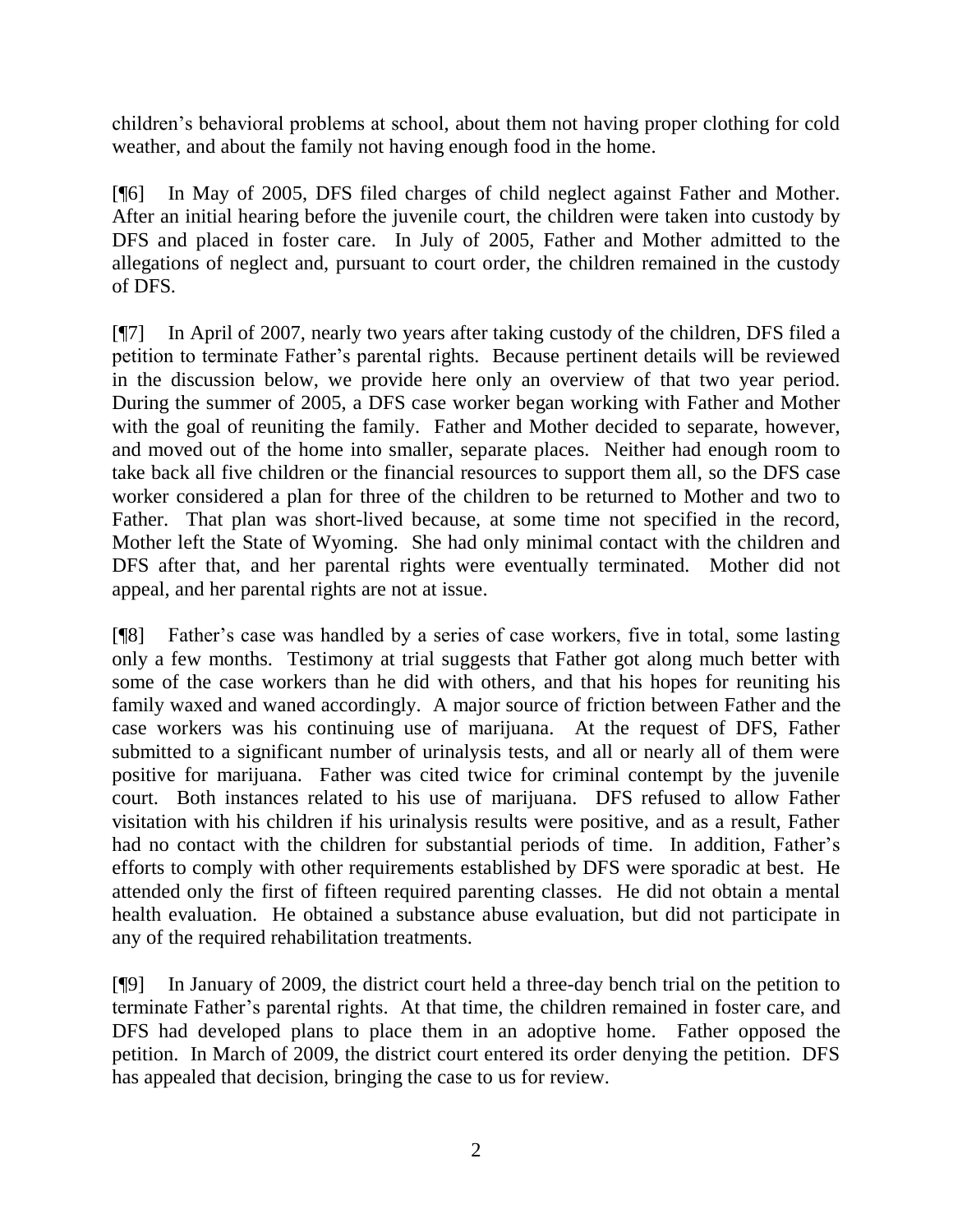### *STANDARD OF REVIEW*

[¶10] The case for termination of parental rights must be made by

clear and convincing evidence. . . . Because association with one's immediate family is a fundamental liberty interest, application of the "clear and convincing" standard to evidence supporting termination becomes the subject of strict scrutiny at the appellate level. Exacting though such scrutiny may be, we undertake examination of the evidence in a light most favorable to the party prevailing below, assuming all favorable evidence to be true while discounting conflicting evidence presented by the unsuccessful party.

*DKM v. RJS*, 924 P.2d 985, 987 (Wyo. 1996) (internal citations omitted). We have applied this standard of review in a large number of cases, including recently, *JD and SE v. State of Wyoming, Dept. of Family Services*, 2009 WY 78, ¶ 11, 208 P.3d 1323, 1326 (Wyo. 2009).

### *DISCUSSION*

[¶11] Because it is potentially dispositive, we turn first to Father's argument that the case has become moot. He bases this argument on an assertion that in August of 2009, during the pendency of this appeal, a hearing was held in the juvenile matter, and Father's children were placed in the legal and physical custody of DFS for placement with Father. He supports this assertion with the affidavit of his counsel, which is attached to his brief on appeal. DFS contends that we cannot consider the supporting affidavit because it is not properly part of the record on review. We agree with DFS.

> We have consistently ruled that an appellant bears the burden of bringing to the reviewing court a sufficient record on which to base its decision, and he cannot supplement the appellate record by attaching documents to his brief. The rules of appellate procedure provide a basis for supplementing the official record, and we will not condone a party's failure to utilize the rules by considering documents which are simply attached to a brief.

*Roeschlein v. State*, 2007 WY 156, ¶ 28, 168 P.3d 468, 476 (Wyo. 2007) (internal citations and punctuation omitted). Because the record contains no proper support for Father's assertion, we need not consider it further. Even if we did consider it, we would be unlikely to accept Father's argument. A case is moot "when a decision can have no practical effect." *SNK v. State of Wyoming, Dept. of Family Services*, 2003 WY 141,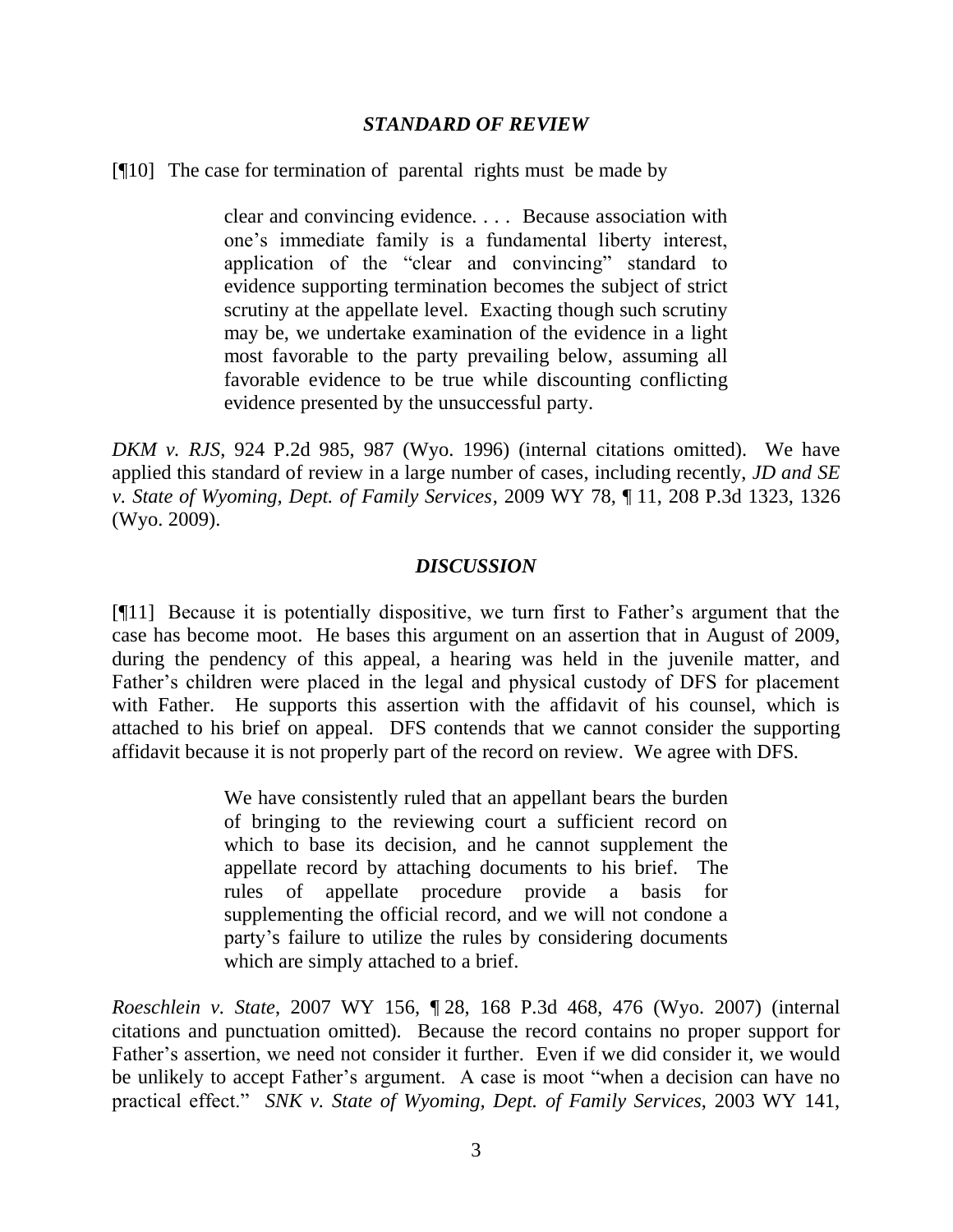¶ 18, 78 P.3d 1032, 1038 (Wyo. 2003). This case is not moot because, as DFS contends, our decision can have a practical impact on DFS's subsequent actions, Father's parental rights, and the children's futures.

[¶12] DFS petitioned to terminate Father's parental rights pursuant to two statutory subsections. Each subsection sets forth a separate and independent basis for termination, and DFS may prevail on a petition to terminate parental rights if it proves the elements listed in any one of the subsections. *JD*, ¶ 12, 208 P.3d at 1327. To determine whether DFS proved the elements of either statutory subsection, we will consider each of the two subsections separately and in turn.

[¶13] Pursuant to the first pertinent statutory subsection:

(a) The parent-child legal relationship may be terminated if any one (1) or more of the following facts is established by clear and convincing evidence: . . .

> (iii) The child has been abused or neglected by the parent and reasonable efforts by an authorized agency or mental health professional have been unsuccessful in rehabilitating the family or the family has refused rehabilitative treatment, and it is shown that the child's health and safety would be seriously jeopardized by remaining with or returning to the parent[.]

Wyo. Stat. Ann. § 14-2-309(a)(iii) (LexisNexis 2009). Father admitted that his five children had been neglected before they were removed from his home. He denied that DFS had made reasonable efforts toward rehabilitating the family, and further denied that he had refused rehabilitative treatment. He also asserted that the children's health and safety would not be jeopardized if they were returned to him.

[¶14] Evidence presented by DFS, and essentially undisputed, indicated that the agency had offered Father and his children a number of rehabilitative services, including educational services, counseling, medical care, foster care, parenting classes, transportation, financial guidance and resources, and visitation. Evidence further indicated that Father largely failed to take advantage of these services. For example, Father attended only one of the fifteen required parenting classes. He obtained a substance abuse evaluation, but never began the required treatment program. During some substantial periods of time, his visitation with the children was minimal or nonexistent. As noted above, Father's urinalysis tests were consistently positive for marijuana. This evidence, considered alone, would suggest that DFS made reasonable efforts to rehabilitate the family, and that Father refused rehabilitative treatment.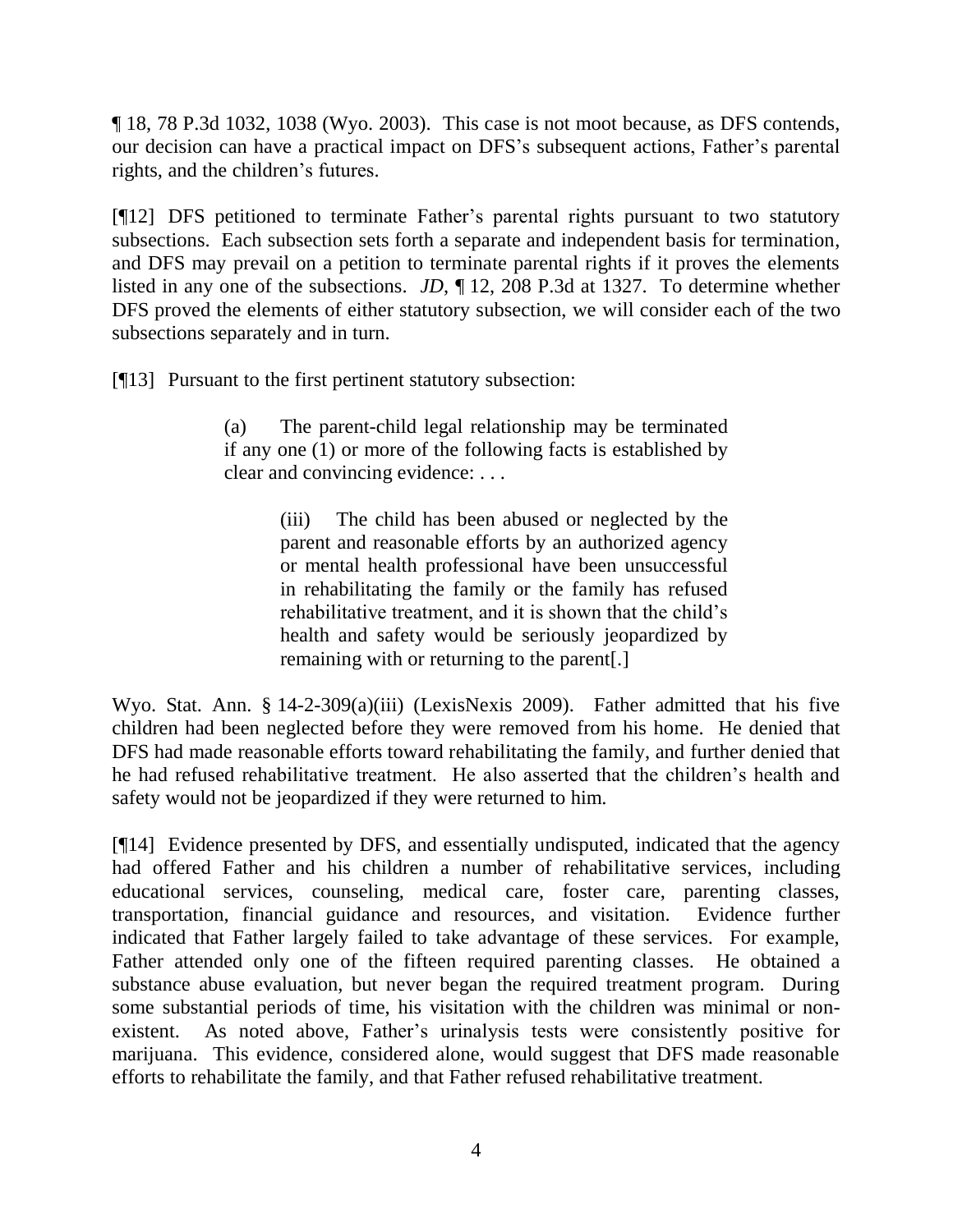[¶15] But there is more to the story, and given the applicable standard of review, we are bound to consider the evidence in a light most favorable to Father. When the first case worker handled Father's case, Father visited the children about once a week, and the case worker described the visits as "going fine . . . going well." After Father and Mother separated, he moved into a different home, and this DFS case worker visited to evaluate whether the children could live there. She described the home as small but clean, and said she had no concerns about the children living there. By September of 2005, Father believed that the children, or some of them, would be returned to him soon.

[¶16] Near the end of September, however, the first case worker took maternity leave, and a different case worker was assigned to Father's case. Almost immediately, the new case worker informed Father that the children would not be returned to him. Father said that he and the second case worker "bumped heads" over this, and to avoid conflict, Father broke off or reduced contact with her. Even so, Father continued to have some visitation with the children, and in May of 2006, the second case worker reported that the visits were going well, and observed that the children appeared "well bonded and secure" with Father.

[¶17] Although the record is somewhat vague about why, Father was ordered to submit to a urinalysis in December of 2005. The test was positive for marijuana. Father submitted to numerous urinalysis tests over the next few months, and all or nearly all of them were positive for marijuana. At some point, DFS told Father that he could not have visitation with the children if he tested positive. As the district court noted, this condition was not consistent with the court's previous orders regarding the family. Those orders specified that Father could be denied visitation if DFS had "reasonable cause to believe [Father was] under the influence" of alcohol or a controlled substance. Evidence at trial indicated that a positive urinalysis does not necessarily indicate that the person is currently under the influence because "it takes too long for cannabis, THC, to get through your system." Nevertheless, DFS denied Father visitation with his children if he had a positive urinalysis.

[¶18] In June of 2006, a third case worker was assigned to Father's case. In February of 2007, a fourth case worker was assigned to Father's case. Both case workers continued to deny Father visitation if he had positive urinalysis results, and Father's visits with his children became very infrequent. Father's positive tests also resulted in other difficulties. For example, Father was required to have the children with him during parenting classes. He attended the first parenting class with the children, but when DFS denied him visitation because of positive urinalysis results, he was not allowed to attend the rest of the parenting classes. In November of 2007, based on a stipulation between the guardian ad litem and the county attorney, the district court ordered that Father could have visitation even if he had positive urinalysis results. When Father went for a visit with the children, he was told, or led to believe, that he would be cited for possession of marijuana if he had a positive urinalysis. This further discouraged Father from pursuing visitation.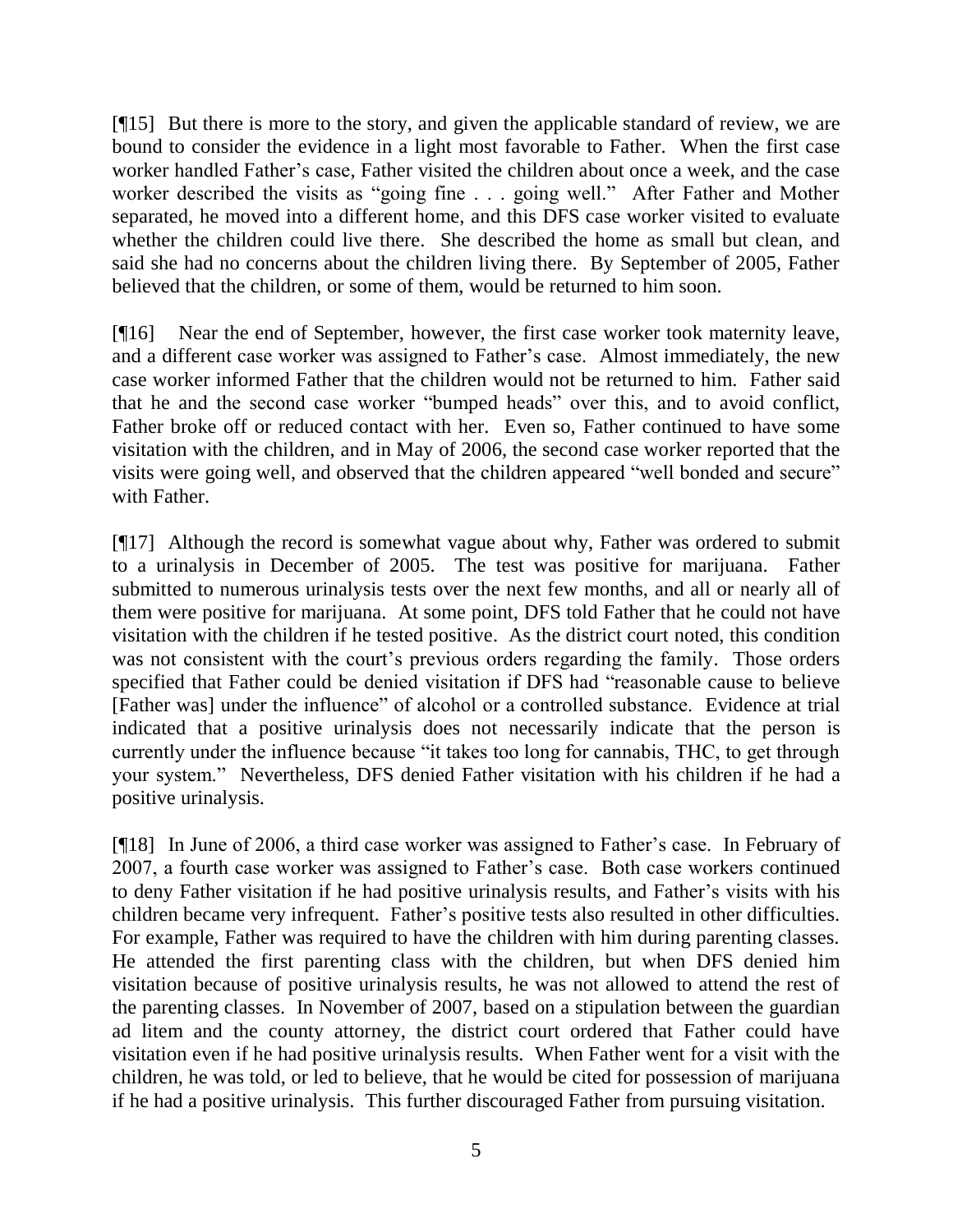[¶19] The district court, after hearing and considering the evidence, issued a decision letter that is worth quoting here at some length. The district court left no doubt about its condemnation of Father's drug use:

> To be clear, the court in no way condones [Father's] use of marijuana. To the contrary, the court finds [Father's] conduct in this regard reprehensible, self-centered, and devoid of any respect for the laws of this state regarding marijuana. However his conduct in this regard should not be confused with whether consistent, reasonable efforts were made by the government.

The district court was equally clear about its evaluation of DFS's efforts to rehabilitate the family:

> The court cannot conclude that reasonable efforts were made to rehabilitate the family. Certainly, it appears DFS spent a considerable amount of time on this case and had a large number of contacts with the family members. On the other hand, [Father's] testimony, taken together with . . . documents in the juvenile file, leads this court to question the approach taken by DFS in dealing with [Father].

> Both the Temporary Order and the Order of Disposition allowed DFS discretion regarding visits between the children and the parents and stated that there were to be no visits if DFS workers had reasonable cause to believe the parents were under the influence. [Eventually,] DFS workers required [Father] to submit to testing. It is with some reluctance that the court admits that it agrees with [Father]: the initial reason for DFS involvement with this family was not related to [Father's] marijuana use. It was due to the continued failure of the parents to provide sanitary living conditions and provide prompt and appropriate medical/dental care for the children. . . .

> So, what began as a case about ensuring [that the] children had a clean, safe environment with appropriate medical, dental and other care, became a case about whether [Father] wanted to be with his children enough to stop using marijuana. The court understands [Father's] frustration with the situation. At one point, he was required to attend a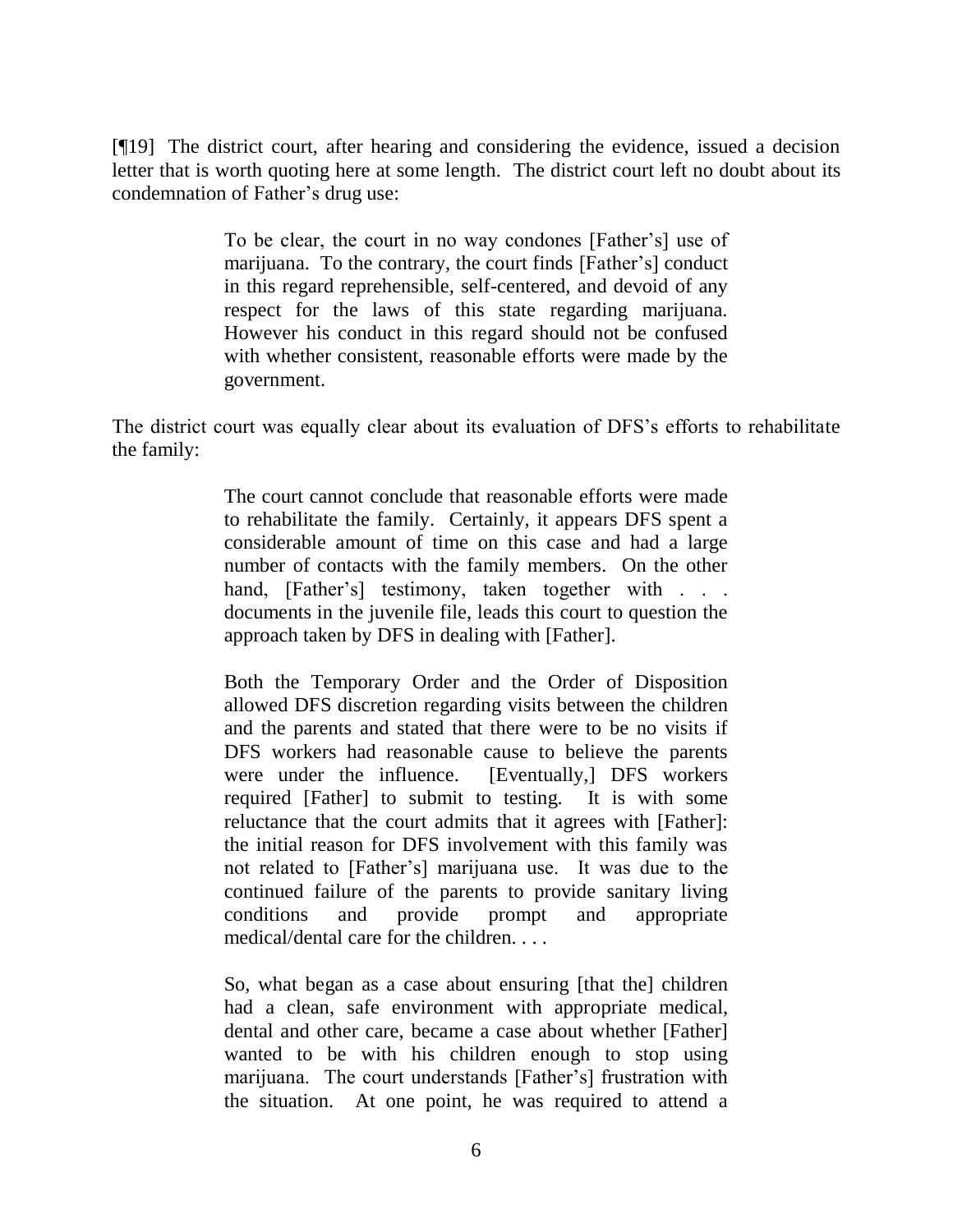parenting class. He was not allowed admission to the parenting class because he was supposed to bring the children with him. But, he was not allowed to have the children with him because he had had a positive [urinalysis] for marijuana. DFS then uses this non-compliance with requirements to support the petition to terminate parental rights.

In addition, the sheer number of social workers assigned to [Father's] case would be, at a minimum, confusing and distressing to anyone. And, in fact, in this case it appears that the directives and messages from social worker to social worker varied in degrees from approval to near hostility. When one factors in the apparent discrepancies in management of the cases between those workers, it is easy to grasp how [Father] became frustrated with the government's handling of efforts to reunify parent and children. . . .

Given the forgoing, the court is unable to conclude that reasonable efforts were undertaken by DFS to rehabilitate this parent with respect to the situation that brought the family to the attention of the State.

(Internal footnotes omitted.)

[¶20] Termination of parental rights under this statutory subsection also requires clear and convincing evidence that "the child's health and safety would be seriously jeopardized by remaining with or returning to the parent." Wyo. Stat. Ann. § 14-2- 309(a)(iii). As the district court wrote, the State "did not present evidence regarding the cleanliness or safety of [Father's] current living situation." In contrast, Father presented evidence that he was living with his mother, his girlfriend, their child, and her four other children, in a home that was reasonably large, clean, and safe for children. Testimony from Father's girlfriend portrayed him as a good father figure for her five children, and the girlfriend's mother agreed. Another witness, a single parent, testified that her son had exhibited behavioral problems, that Father had volunteered to spend time with him, and that Father had been successful in helping her son.

[¶21] The district court's evaluation of this evidence led it to conclude that the State had not proven with clear and convincing evidence that returning the children to Father would be a risk to their health or safety. The district court explained as follows:

> The court has no doubt that [Father] continues to use marijuana, but the State did not demonstrate that that fact would result in jeopardy to the health and safety of the . . .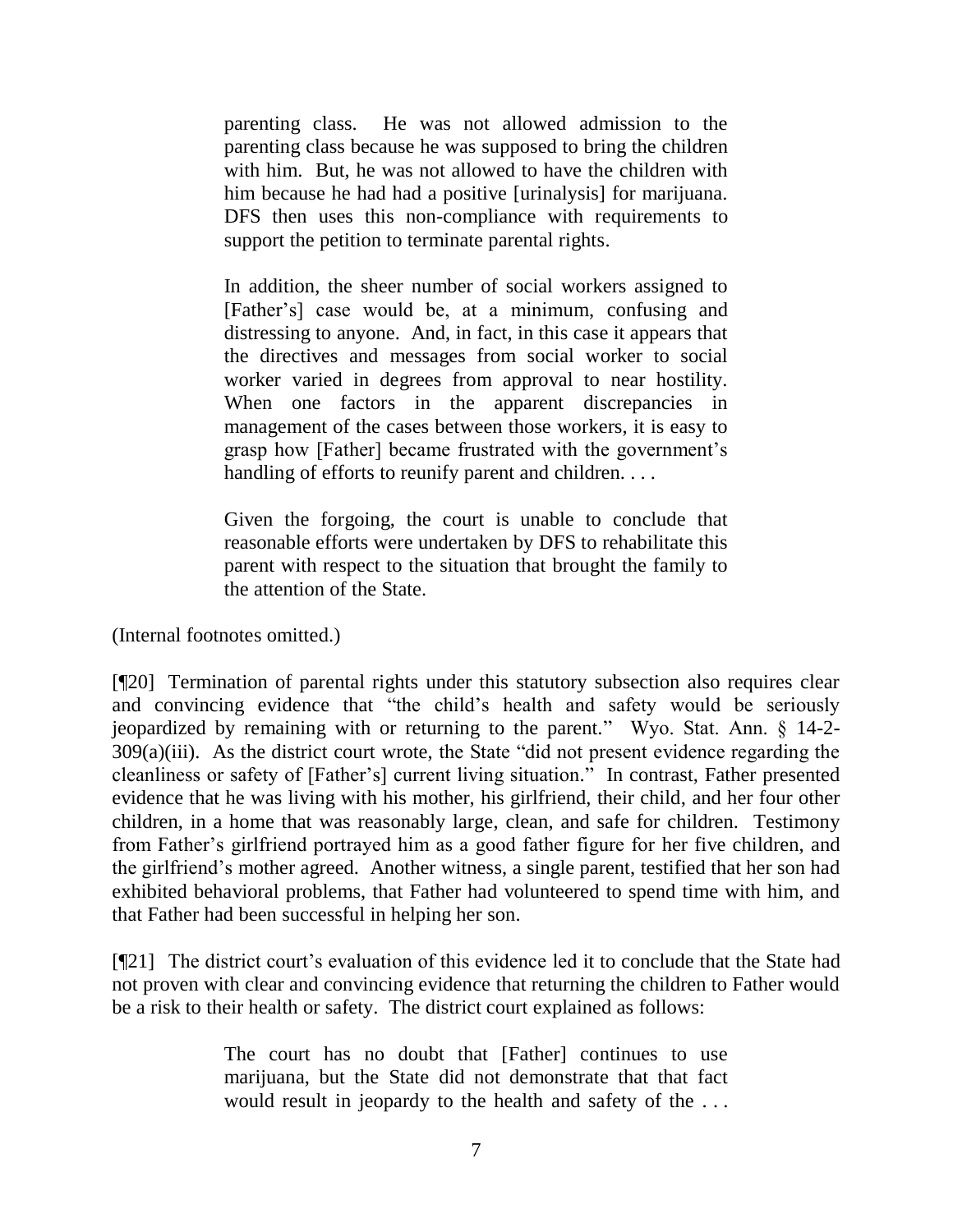children. No evidence of any kind was provided indicating that the parenting problems were the result of his drug use. While the court has concern that [Father] will be able to successfully provide for them all, having a large number of children does not necessarily jeopardize [the] health and safety of those children. And, certainly, the court may not simply assume that having ten children in a household creates a *per se* risk to the health and safety [of] all, or any, of the children.

[¶22] In a case involving the termination of parental rights, "the determination of the ultimate issues . . . require[s] a review of subjective, qualitative factors." *CL v. Wyoming Dept. of Family Services*, 2007 WY 23, ¶ 30, 151 P.3d 1102, 1109 (Wyo. 2007). The district court is in "the best position to make those difficult factual determinations" because the district court judge "actually sat in the courtroom and observed the demeanor of the witnesses." *Id*. We therefore defer to the district court's findings of fact. In Father's case, there is no dispute that the district court correctly interpreted and applied Wyo. Stat. Ann. § 14-2-309(a)(iii), and our review of the record reveals sufficient evidence to support its findings of fact. We will not disturb the district court's decision under this statutory subsection.

[¶23] We turn next to the second statutory subsection under which DFS sought termination of Father's parental rights. Pursuant to this provision:

> (a) The parent-child legal relationship may be terminated if any one (1) or more of the following facts is established by clear and convincing evidence: . . .

> > (v) The child has been in foster care under the responsibility of the state of Wyoming for fifteen (15) of the most recent twenty-two (22) months, and a showing that the parent is unfit to have custody and control of the child[.]

Wyo. Stat. Ann. § 14-2-309(a)(v).

[¶24] There is no dispute that Father's children were in foster care for more than the required fifteen months. As stated above, there was evidence of Father's use of marijuana, but DFS did not provide evidence to connect his marijuana use with his unfitness as a parent. As also stated above, there was testimony that Father was a good father figure to his girlfriend's children despite his marijuana use. In addition, there was testimony that Father never used marijuana in the presence of the children. The district court's decision letter summarized the evidence and explained its decision as follows: